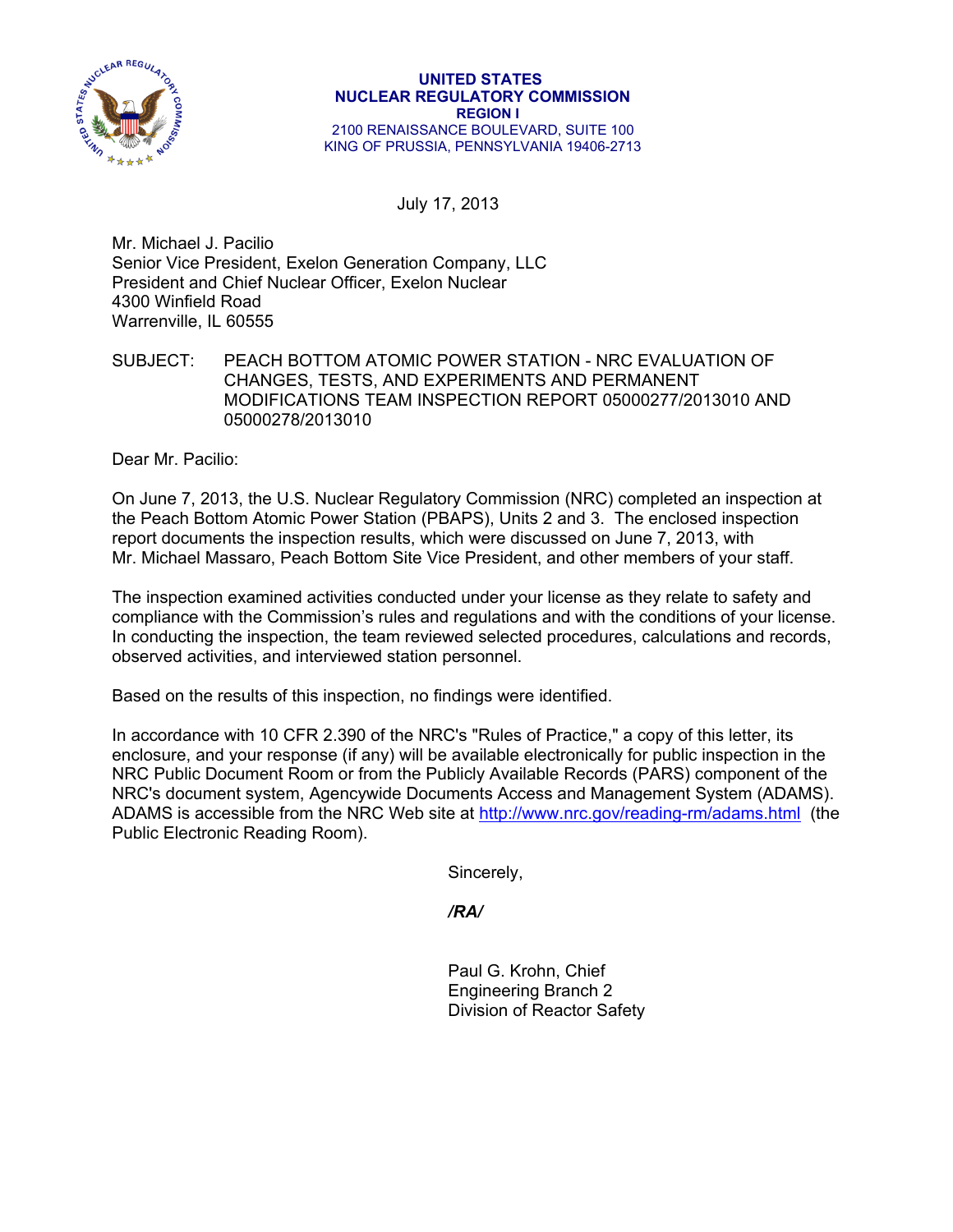Mr. Michael J. Pacilio Senior Vice President, Exelon Generation Company, LLC President and Chief Nuclear Officer, Exelon Nuclear 4300 Winfield Road Warrenville, IL 60555

## SUBJECT: PEACH BOTTOM ATOMIC POWER STATION - NRC EVALUATION OF CHANGES, TESTS, AND EXPERIMENTS AND PERMANENT MODIFICATIONS TEAM INSPECTION REPORT 05000277/2013010 AND 05000278/2013010

Dear Mr. Pacilio:

On June 7, 2013, the U.S. Nuclear Regulatory Commission (NRC) completed an inspection at the Peach Bottom Atomic Power Station (PBAPS), Units 2 and 3. The enclosed inspection report documents the inspection results, which were discussed on June 7, 2013, with Mr. Michael Massaro, Peach Bottom Site Vice President, and other members of your staff.

The inspection examined activities conducted under your license as they relate to safety and compliance with the Commission's rules and regulations and with the conditions of your license. In conducting the inspection, the team reviewed selected procedures, calculations and records, observed activities, and interviewed station personnel.

Based on the results of this inspection, no findings were identified.

In accordance with 10 CFR 2.390 of the NRC's "Rules of Practice," a copy of this letter, its enclosure, and your response (if any) will be available electronically for public inspection in the NRC Public Document Room or from the Publicly Available Records (PARS) component of the NRC's document system, Agencywide Documents Access and Management System (ADAMS). ADAMS is accessible from the NRC Web site at http://www.nrc.gov/reading-rm/adams.html (the Public Electronic Reading Room).

Sincerely,

# */RA/*

 Paul G. Krohn, Chief Engineering Branch 2 Division of Reactor Safety

#### Distribution: See Next Page

DOCUMENT NAMEG:\DRS\Engineering Branch 2\Arner\2013 Peach Bottom mods\Peach Bottom Modification Inspection Report 2013010.docx ADAMS ACCESSION NUMBER: ML13199A295

| $\triangledown$<br><b>SUNSI Review</b> |          | Non-Sensitive<br>Sensitive |               | Ⅳ<br><b>Publicly Available</b><br>Non-Publicly Available |  |  |
|----------------------------------------|----------|----------------------------|---------------|----------------------------------------------------------|--|--|
| <b>OFFICE</b>                          | RI/DRS   | RI/DRP                     | <b>RI/DRS</b> |                                                          |  |  |
| <b>NAME</b>                            | FArner   | MGray                      | <b>PKrohn</b> |                                                          |  |  |
| <b>DATE</b>                            | 07/08/13 | 7/12/13                    | 7/17/13       |                                                          |  |  |

OFFICIAL RECORD COPY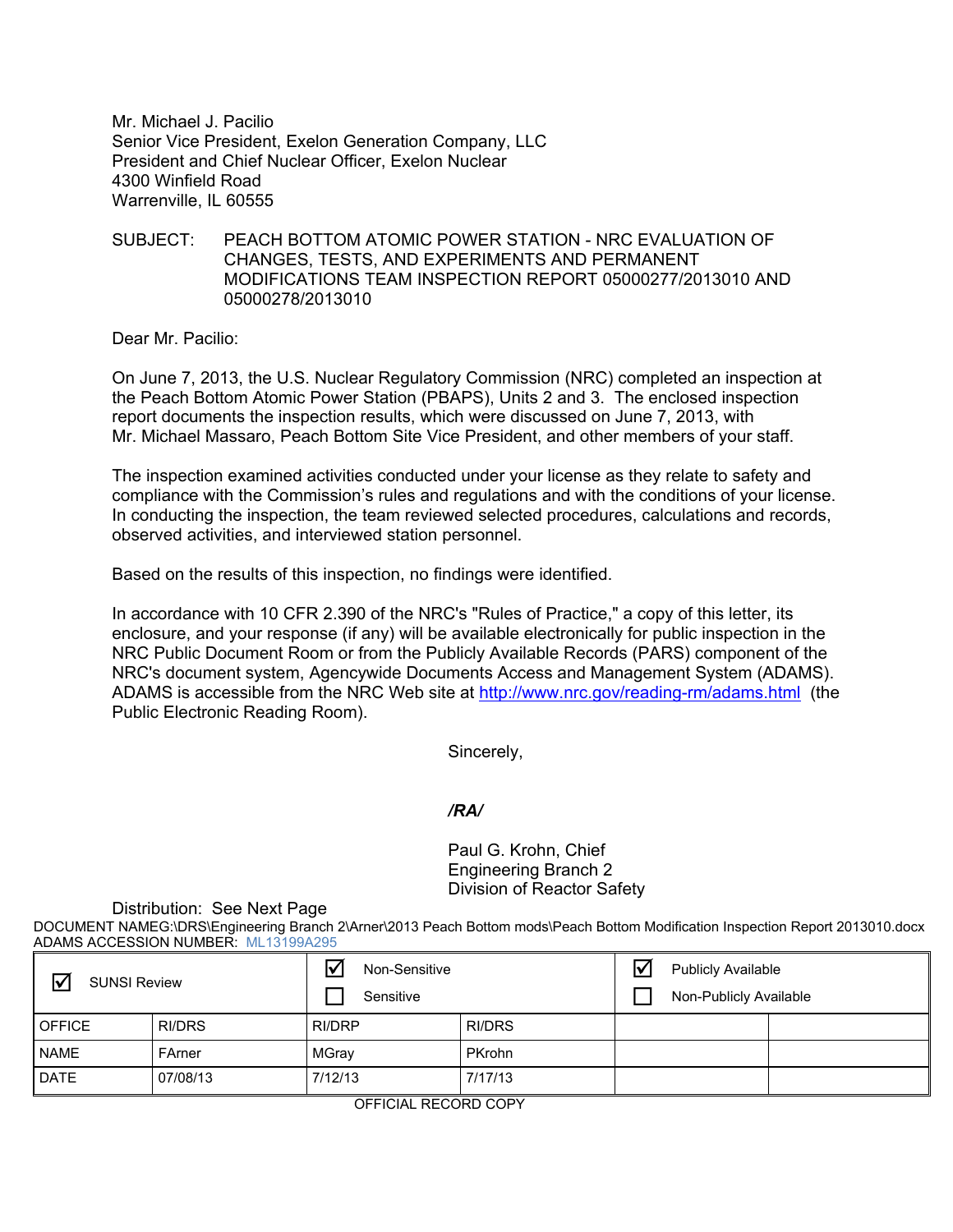M. Pacilio 2

Docket Nos. 50-277, 50-278 License Nos. DPR-44, DPR-56

Enclosure:

Inspection Report 05000277/2013010 and 05000278/2013010 w/Attachment: Supplemental Information

cc w/encl: Distribution via ListServ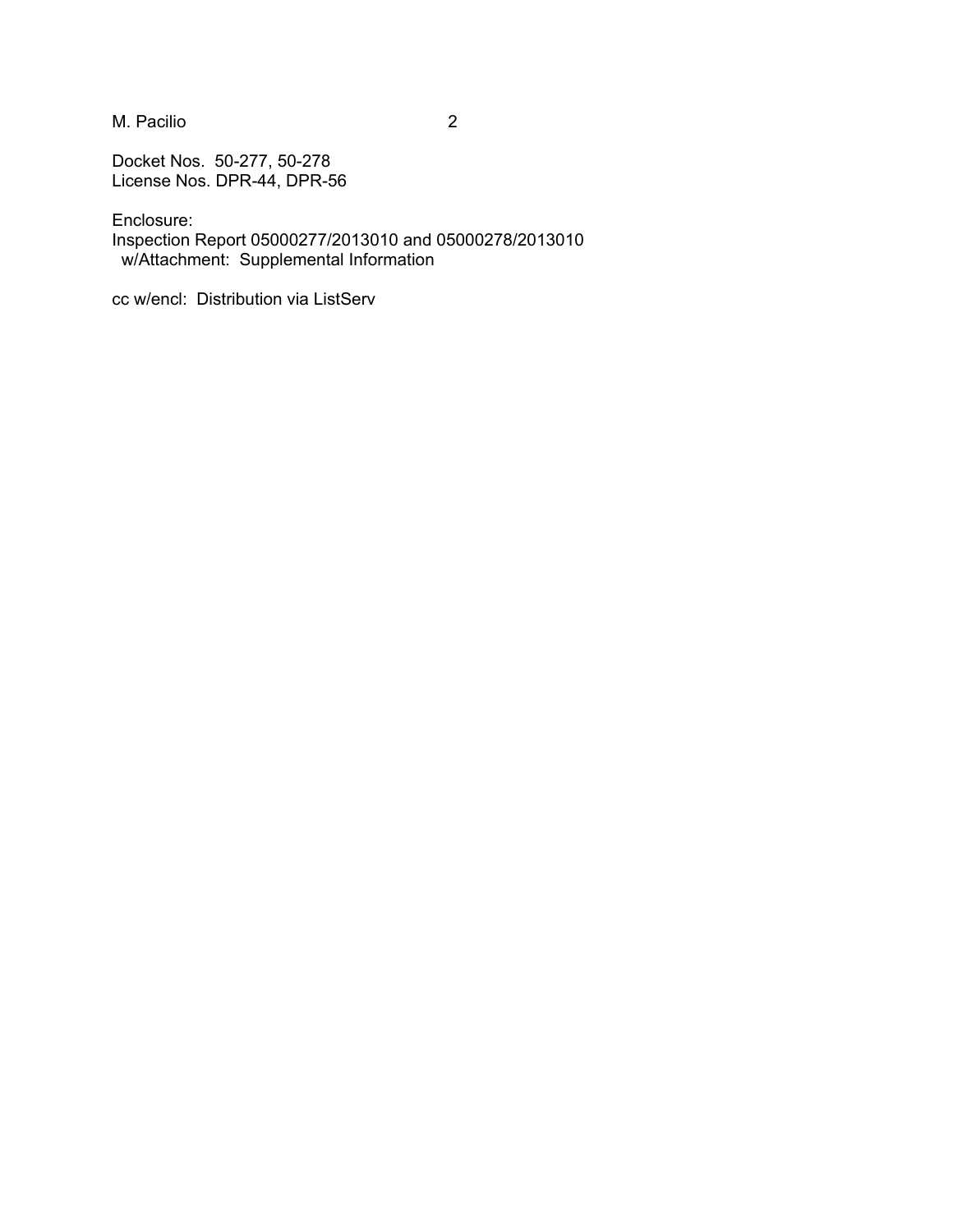M. Pacilio 3

Distribution w/encl: (via email)

W. Dean, RA (R1ORAMAIL Resource) D. Lew, DRA (R1ORAMAIL Resource) D. Roberts, DRP **(**R1DRPMAIL Resource**)**  A. Burritt, DRP (R1DRPMail Resource) R. Lorson, DRS (R1DRSMail Resource) J. Rogge, DRS (R1DRSMail Resource) M. Gray, DRP S. Barber, DRP A. Turilin, DRP B. Lin, DRP S. Hansell, DRP, SRI A. Ziedonis, DRP, RI S. Schmitt, DRP, AA V. Campbell, RI, OEDO RidsNrrPMPeachBottom Resource RidsNrrDorlLpl1-2 Resource ROPreports Resource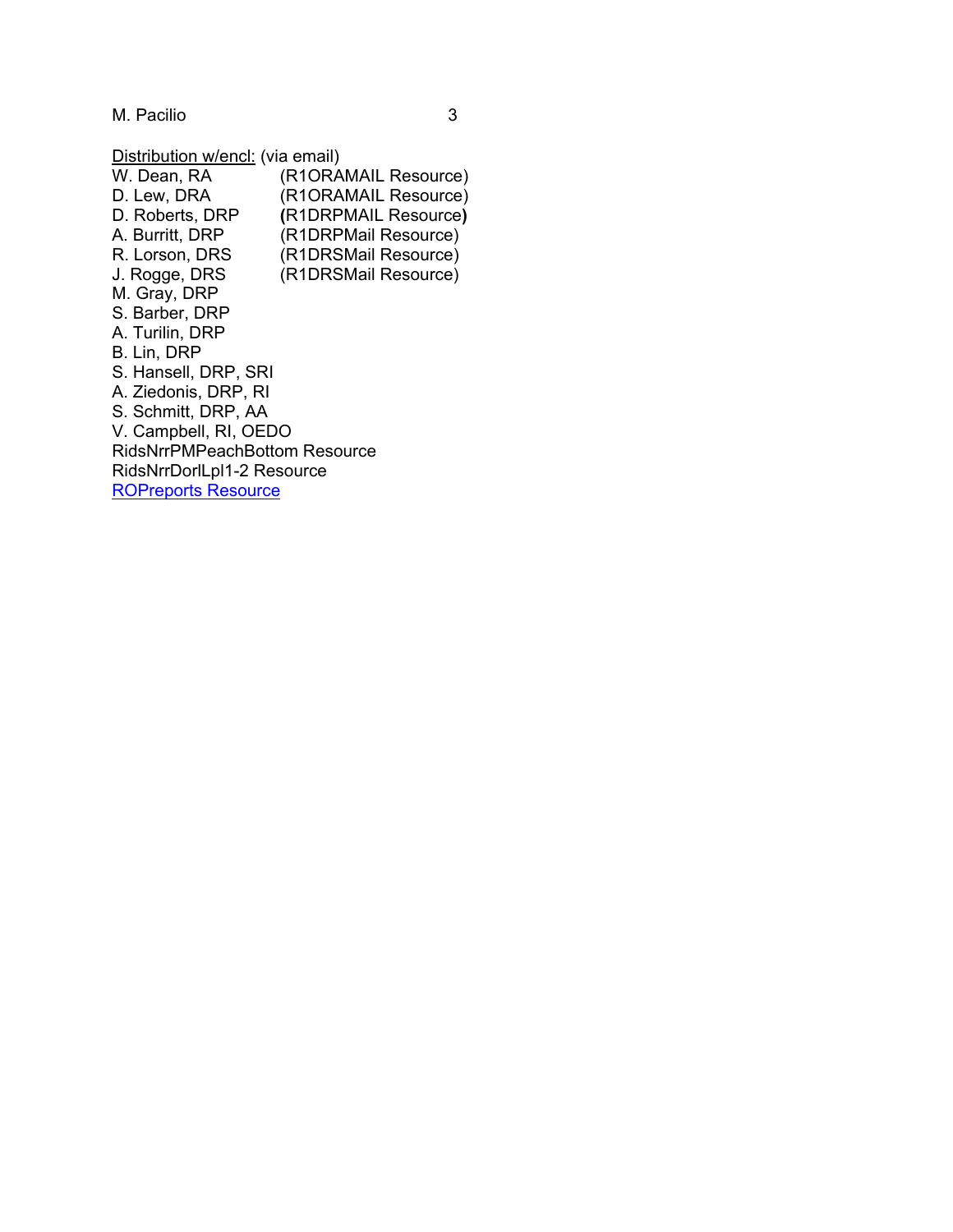# U.S. NUCLEAR REGULATORY COMMISSION

# REGION I

| Docket Nos.:       | 50-277, 50-278                                                                                                                                                           |
|--------------------|--------------------------------------------------------------------------------------------------------------------------------------------------------------------------|
| License Nos.:      | DPR-44, DPR-56                                                                                                                                                           |
| Report Nos.:       | 05000277/2013010 and 05000278/2013010                                                                                                                                    |
| Licensee:          | Exelon Generation Company, LLC                                                                                                                                           |
| Facility:          | Peach Bottom Atomic Power Station, Units 2 and 3                                                                                                                         |
| Location:          | Delta, Pennsylvania                                                                                                                                                      |
| Inspection Period: | May 20 through June 7, 2013                                                                                                                                              |
| Inspectors:        | F. Arner, Senior Reactor Inspector, Division of Reactor Safety (DRS),<br><b>Team Leader</b><br>D. Orr, Senior Reactor Inspector, DRS<br>J. Brand, Reactor Inspector, DRS |
| Approved By:       | Paul G. Krohn, Chief<br><b>Engineering Branch 2</b><br>Division of Reactor Safety                                                                                        |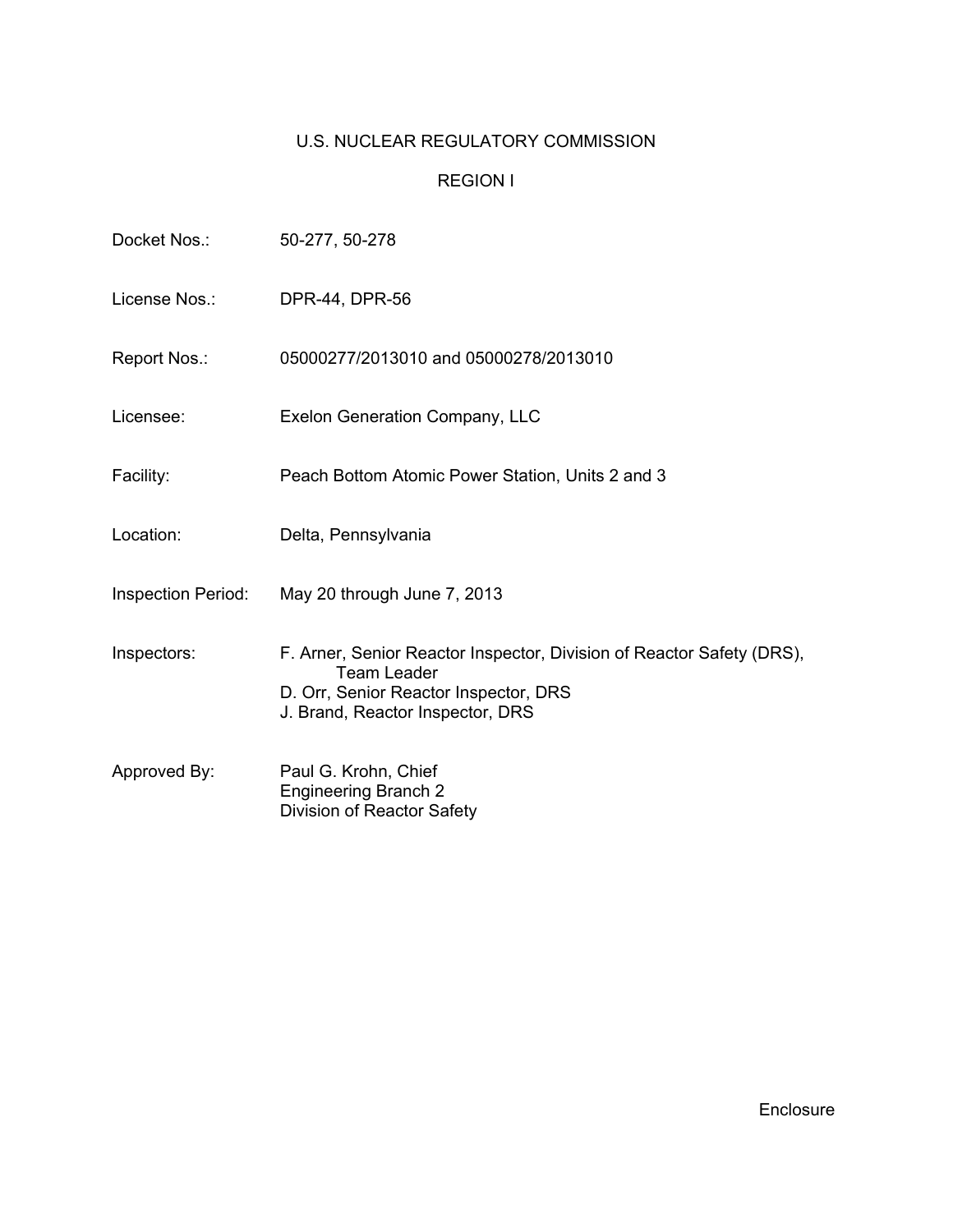## **SUMMARY OF FINDINGS**

IR 05000277/2013010 and 05000278/2013010; 05/20/13 - 06/07/13; Peach Bottom Atomic Power Station (PBAPS), Units 2 and 3; Engineering Specialist Plant Modifications Inspection.

This report covers a 2 week inspection of the evaluations of changes, tests, or experiments and permanent plant modifications. The inspection was conducted by three region based engineering inspectors. The NRC's program for overseeing the safe operation of commercial nuclear power reactors is described in NUREG-1649, "Reactor Oversight Process," Revision 4, dated December 2006.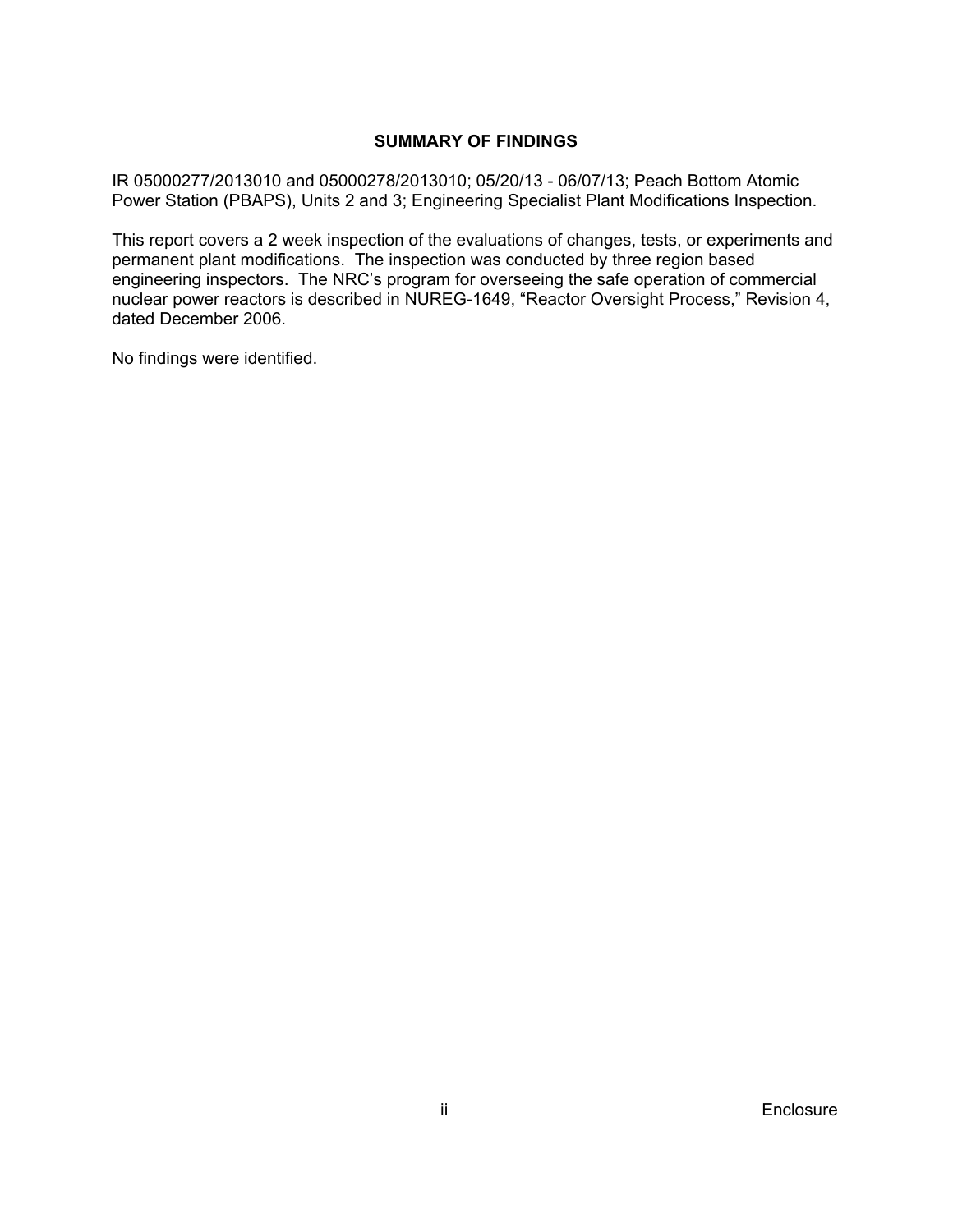## REPORT DETAILS

# **1**. **REACTOR SAFETY**

### **Cornerstones: Initiating Events, Mitigating Systems, and Barrier Integrity**

- 1R17 Evaluations of Changes, Tests, or Experiments and Permanent Plant Modifications (IP 71111.17)
- .1 Evaluations of Changes, Tests, or Experiments (27 samples)
- a. Inspection Scope

The team reviewed eight safety evaluations to determine whether the changes to the facility or procedures, as described in the Updated Final Safety Analysis Report (UFSAR), had been reviewed and documented in accordance with Title 10 of the *Code of Federal Regulations* (10 CFR) Part 50.59 requirements. In addition, the team evaluated whether Exelon had been required to obtain U.S. Nuclear Regulatory Commission (NRC) approval prior to implementing the changes. The team interviewed plant staff and reviewed supporting information including calculations, analyses, design change documentation, procedures, the UFSAR, the Technical Specifications (TS), and plant drawings to assess the adequacy of the safety evaluations. The team compared the safety evaluations and supporting documents to the guidance and methods provided in Nuclear Energy Institute (NEI) 96-07, "Guidelines for 10 CFR 50.59 Evaluations," as endorsed by NRC Regulatory Guide 1.187, "Guidance for Implementation of 10 CFR 50.59, Changes, Tests, and Experiments," to determine the adequacy of the safety evaluations.

The team also reviewed a sample of nineteen 10 CFR 50.59 screenings for which Exelon had concluded that a safety evaluation was not required to be performed. These reviews were performed to assess whether Exelon's threshold for performing safety evaluations was consistent with the requirements of 10 CFR 50.59. The sample included design changes, calculations, and procedure changes.

The team reviewed the safety evaluations that Exelon had performed and approved during the time period covered by this inspection (i.e., since the last plant modifications inspection) not previously reviewed by NRC inspectors. The screenings and applicability determinations were selected based on the safety significance, risk significance, and complexity of the change to the facility.

In addition, the team compared Exelon's administrative procedures used to control the screening, preparation, review, and approval of safety evaluations to the guidance in NEI 96-07 to determine whether those procedures adequately implemented the requirements of 10 CFR 50.59. The reviewed safety evaluations and screenings are listed in the Attachment.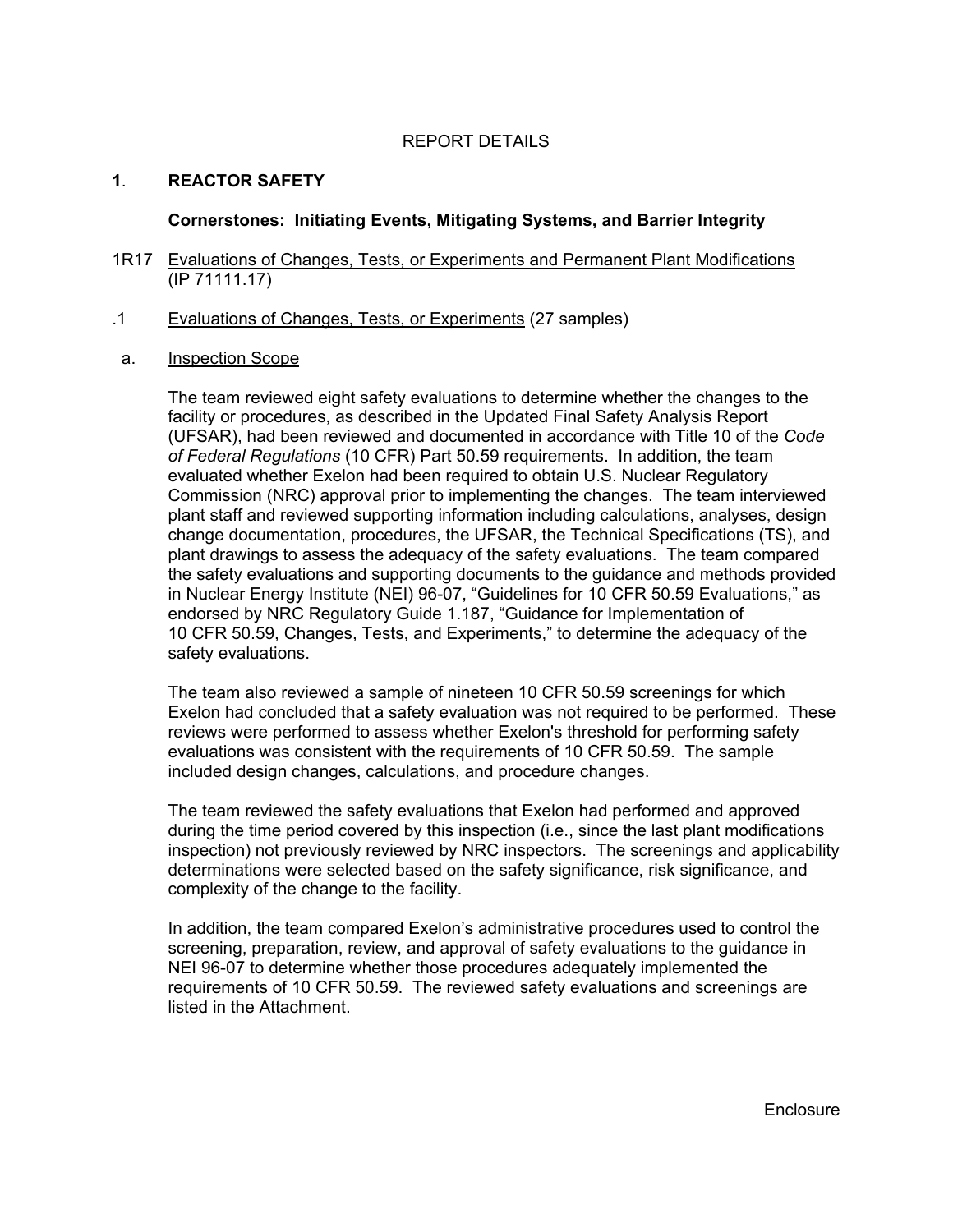#### b. Findings

No findings were identified.

- .2 Permanent Plant Modifications (10 samples)
- .2.1 Repair of 'A' Emergency Service Water Header Piping
- a. Inspection Scope

The team reviewed an Engineering Change Request (ECR) 10-00293 that implemented a repair for a flaw in the 20-inch diameter 'A' Emergency Service Water (ESW) header discharge piping in the Unit 2 high pressure service water (HPSW) room. The piping repair was required to address locations of low minimum pipe wall thickness identified during non-destructive testing of the HPSW piping. The repair consisted of a hot tap branch connection (metal plate with an isolation valve) welded over the flaw area. Exelon evaluated the modification to ensure the design and licensing bases of the plant were not adversely affected by the engineering change.

The team reviewed the modification to verify that the design and licensing bases and performance capability of the HPSW system function had not been degraded. The team interviewed design engineers and reviewed post modification test results and associated maintenance work orders to confirm that the modification was appropriately implemented. The team also reviewed applicable corrective action issue reports (IRs) and performed a partial walkdown of the HPSW system to visually inspect the pipe repair. The 10 CFR 50.59 screening determination associated with the modification was also reviewed as described in Section 1R17.1 of this report. Documents reviewed are listed in the Attachment.

b. Findings

No findings were identified.

#### .2.2 Emergency Diesel Generator Fuel Oil Day Tank Level Switch Settings

a. Inspection Scope

The team reviewed ECR 10-00337 that re-evaluated fuel oil day tank level switch setting values to determine the margin between the Emergency Diesel Generator (EDG) fuel oil day tank level switch setpoints and the TS requirements. Exelon's evaluation was also performed in part to ensure proper setpoint values were implemented to minimize fuel oil transfer pump cycling. The evaluation was applicable for both Units 2 and 3. The ECR and associated calculation incorporated the use of ultra-low-sulfur-diesel (ULSD) fuel oil.

The team reviewed the modification and associated level instrumentation calculations and calibration procedures to confirm that the design and licensing bases and performance capability of the EDG fuel oil day tanks had not been degraded by the modification. The team interviewed Exelon design and system engineers, reviewed the

**Enclosure**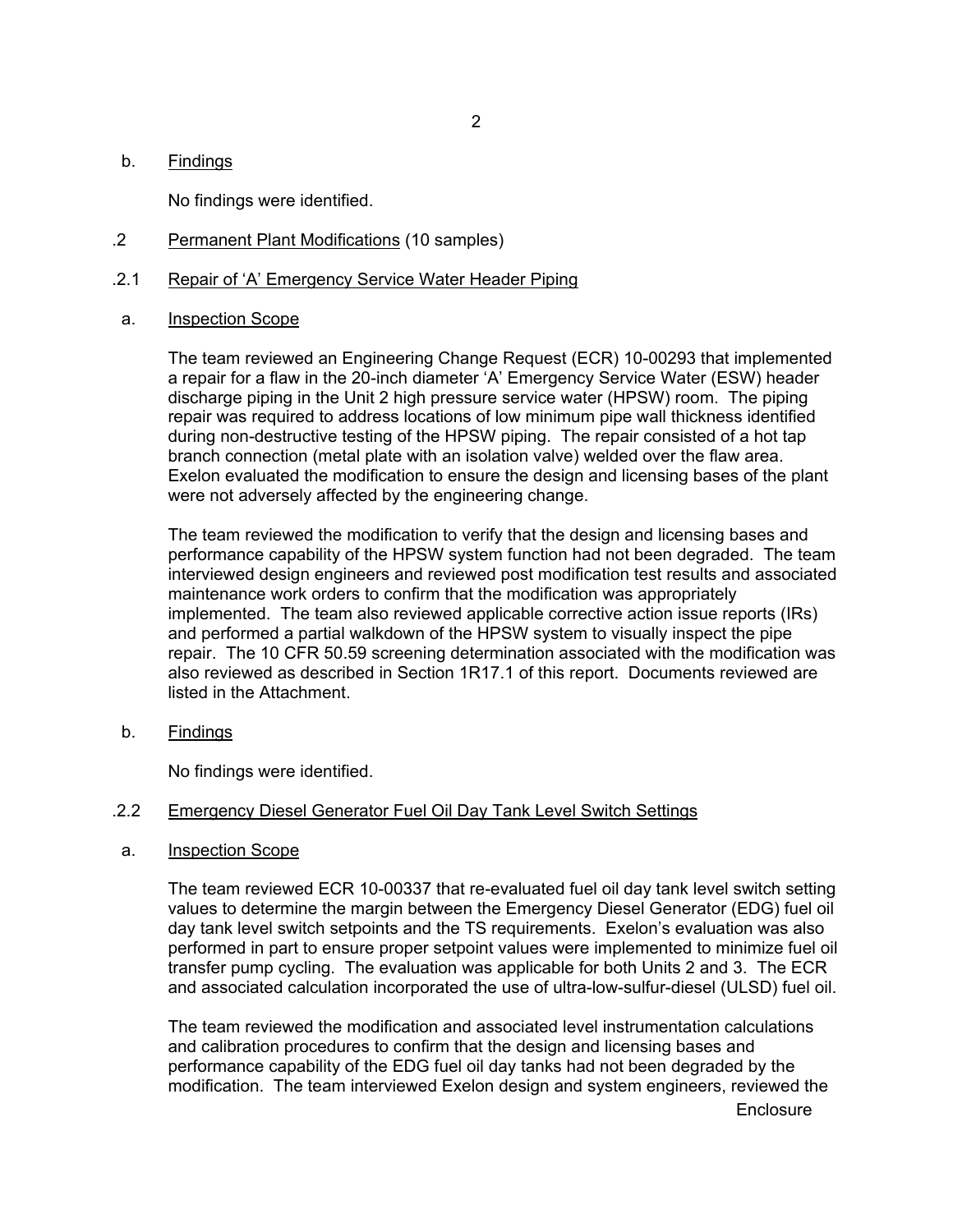modification package and reviewed vendor documents associated with the use of Ultra Low Sulfur Fuel (ULSF) oil to determine if the newly established level switch settings met the design and licensing bases requirements. The team reviewed Exelon's initial evaluation and justification for the use of ULSD fuel oil performed in ECR PB 07-00073. The team reviewed NRC Information Notice 2006-22, "New Ultra Low Sulfur Diesel Fuel Oil could Adversely Impact Diesel Engine Performance," to evaluate whether Exelon had properly considered the impact of the ULSD fuel oil. The team reviewed post modification testing results and associated work orders for the modification to verify proper EDG operation. Additionally, the team walked down the EDGs and associated fuel oil day tanks to verify proper material condition. Documents reviewed are listed in the Attachment.

b. Findings

No findings were identified.

## .2.3 Reactor Water Cleanup High Energy Line Break Analysis

a. Inspection Scope

The team reviewed ECR 12-00263 that performed a re-analysis of a High Energy Line Break (HELB) postulated in four areas of the reactor water cleanup (RWCU) system. The analysis performed an evaluation for both the current licensed thermal power and the proposed extended power uprate (EPU) conditions. The four plant areas evaluated included:

- Isolation Valve Compartment
- RWCU Pump Rooms
- RWCU Regenerative Heat Exchanger Room
- RWCU Non-Regenerative Heat Exchanger Room

The team reviewed the modification to verify that the design and licensing bases and performance capability of the RWCU isolation system would not be impacted by the new HELB mass and energy release values for the postulated breaks. The team interviewed Exelon design and system engineers and reviewed the modification package to verify that the RWCU system isolation function would still meet the design and licensing bases requirements. The team reviewed documentation associated with applicable RWCU containment isolation motor-operated valves (MO-2/3-12-015 and MO-2/3-12-018) including design calculations and weak link analyses to verify the motor operators were qualified for the environmental conditions. Documents reviewed are listed in the Attachment.

b. Findings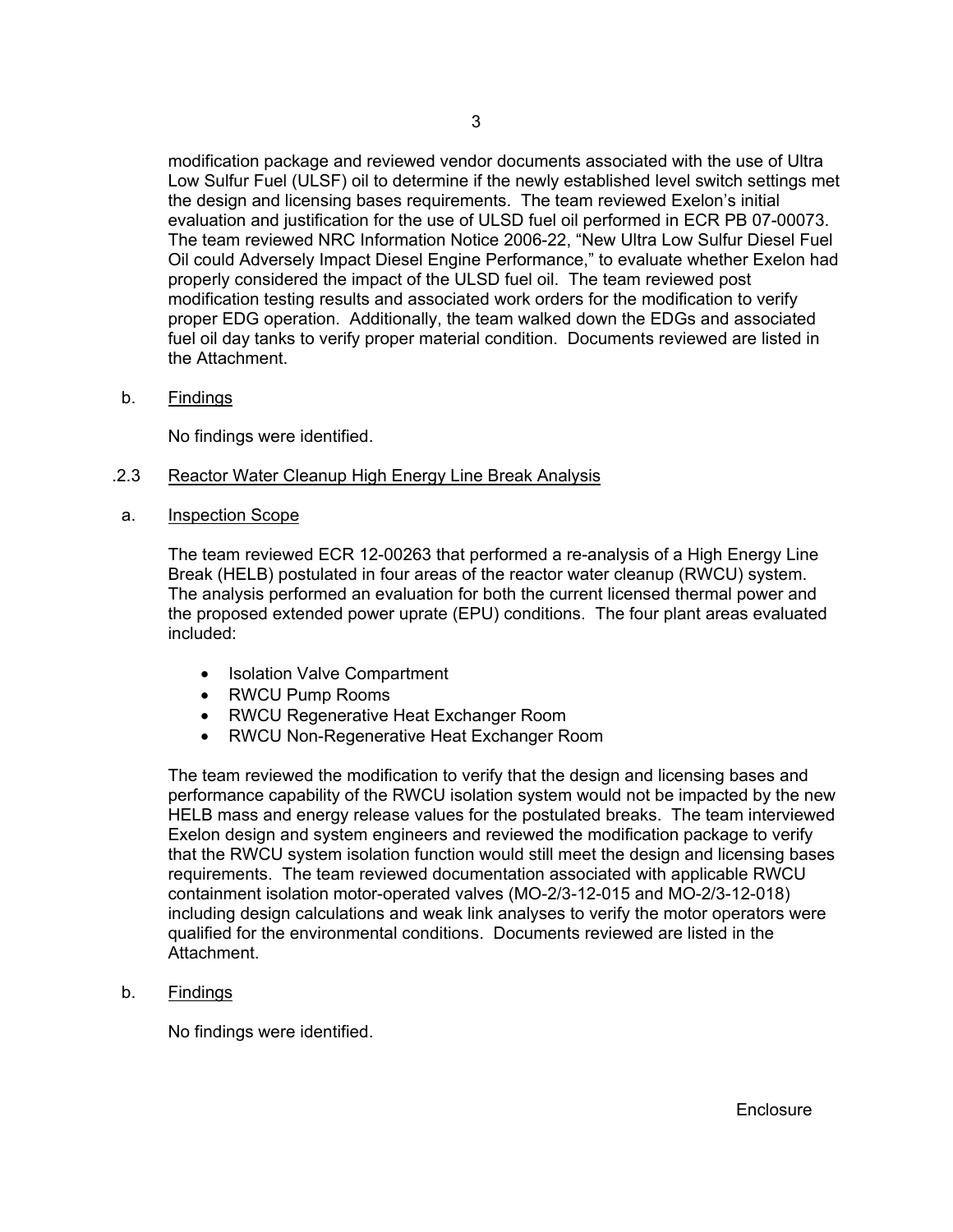## a. Inspection Scope

The team reviewed ECR 10-00363 that changed the closing logic for the Unit 3 residual heat removal (RHR) Loops 'A' and 'B' recirculation outer injection valves, MO-3-10-154A and MO-3-10-154B. These normally open motor-operated valves (MOVs) are located in the discharge lines from the 'A' and 'B' loop low pressure coolant injection (LPCI) pump to the reactor coolant system recirculation line and serve as the outboard isolation valves. The valves perform an active safety function in the open position and also perform an active safety function in the closed position during post-accident conditions to allow manual alignment for containment cooling. The modification replaced the 2-rotor switch with a 4-rotor switch and bypassed the torque switch stop signal until actuation of the closed limit switch. The modification was implemented to allow the use of the full capability of the valve motor to close the valve rather than be limited by the torque switch setting.

The team reviewed selected design inputs and attributes to ensure that they were consistent with the design and licensing bases. The team verified that the safety-related component qualification for the new switch was adequate. Additionally, the team evaluated the new design to ensure that it did not introduce any new failure modes for the valve which could impact the RHR system containment cooling design basis response. The team reviewed the post modification test plan and results to ensure the valve performance met the established acceptance criteria. Finally, the team interviewed the motor-operated valve engineer and design engineer to discuss the implementation of the modification. The 10 CFR 50.59 screening determination associated with the modification was reviewed as described in Section 1R17.1 of this report. Documents reviewed are listed in the Attachment.

b. Findings

No findings were identified.

## .2.5 High Pressure Coolant Injection Pump Suction Valve, MO-2-23-058, Actuator and Control Logic Modifications

a. Inspection Scope

The team reviewed ECRs 09-00175 and 09-00275 that revised the control logic for the normally closed Unit 2 MOV located in the supply line from the suppression pool to the high pressure coolant injection (HPCI) pump suction. The valve performs an active safety function in the closed position and is a containment isolation valve. The modifications were implemented to increase the motor operator overall gear ratio and improve the limit switch design to utilize rotors 3 and 4 in order to set up the MOV for limit switch control. These changes were installed to improve the motor capability through gearing, and allowed flexibility in valve setup such that the required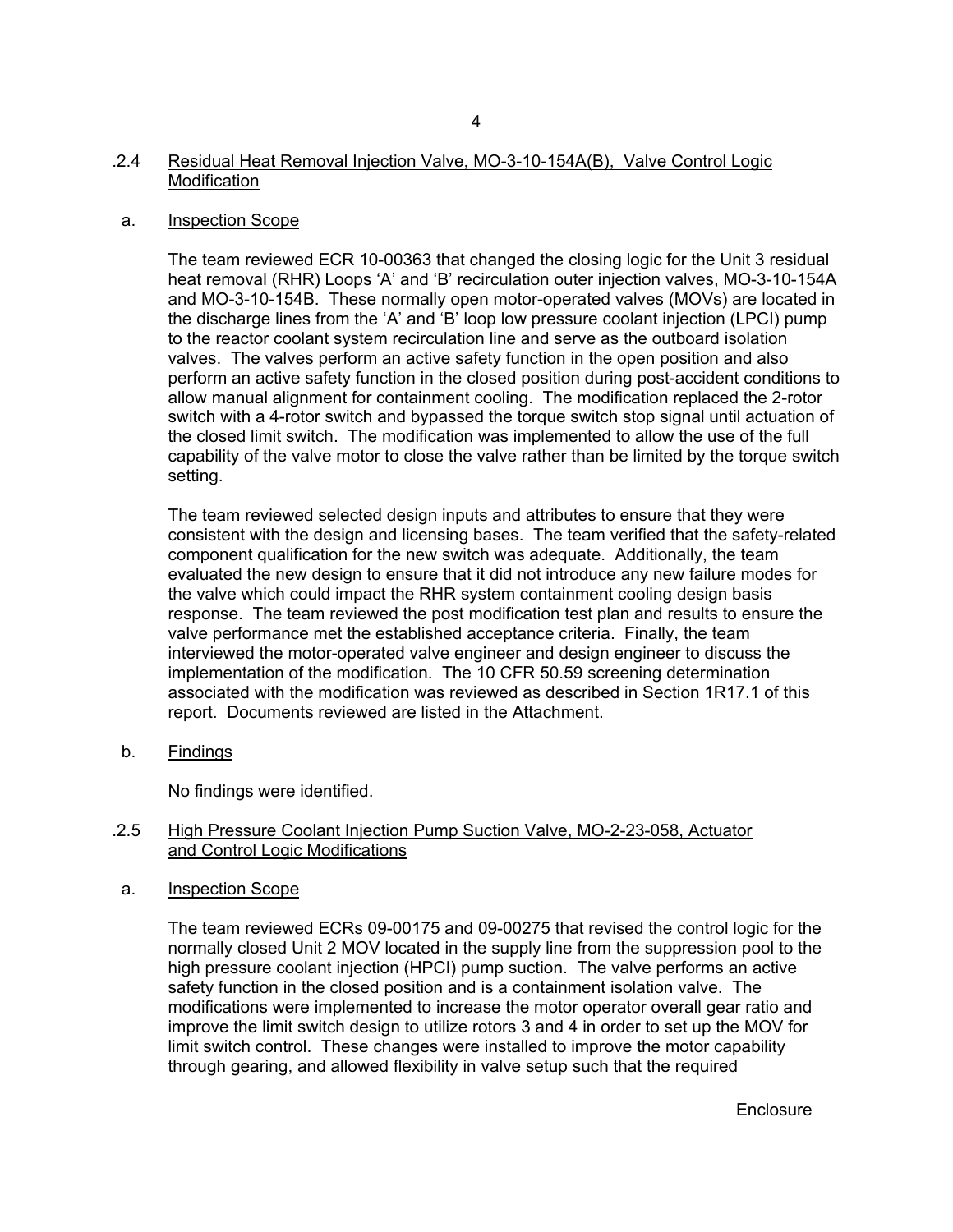thrust window is achievable without challenging the motor performance capability and structural margin of the MOV. The available operator torque for MO-2-23-058 was increased by changing its gear set and gear ratio.

The team assessed selected design inputs and attributes to ensure that they were consistent with the design and licensing bases. The team verified that the safety-related component qualification for the actuator modification was adequate. Additionally, the team evaluated the new design to ensure that it did not introduce any new failure modes for the valve which could impact the HPCI system design basis response. The team reviewed the post modification test plan and results to ensure valve performance met the established acceptance criteria for the new design. Finally, the team interviewed the MOV engineer and design engineer to discuss the implementation of the modification. The 10 CFR 50.59 screening determination associated with the modification was reviewed as described in Section 1R17.1 of this report. Documents reviewed are listed in the Attachment.

b. Findings

No findings were identified.

#### .2.6 Design Power Feed to Station Blackout Control Power Transformer

a. Inspection Scope

The team reviewed ECR 10-00328 that modified the control power transformer (CPT) to the station blackout (SBO) alternate AC (AAC) power source. The previous CPT had a history of failures because its configuration was vulnerable to transient system conditions including ferroresonance. The replacement CPT was a grounded wye/grounded wye connection and the original CPT was a delta connection on the primary side, susceptible to ferroresonance. The modification evaluated, designed, and installed the new CPT which was powered from the 33kV SBO line.

The team reviewed the modification to verify that the design and licensing bases and performance capability of the SBO AAC source was not degraded by the modification. The team assessed Exelon's technical evaluations and design details, including installation specifications, and interviewed engineering personnel to determine whether the AAC would function in accordance with the modification's assumptions, and with design and licensing requirements. Drawings and procedures were reviewed to determine whether they were properly updated to reflect the post modification design and operation. The team also reviewed completed work orders to assess whether installation activities were performed as specified by the modification's design. The post modification results were reviewed to determine that the acceptance criteria had been met. In addition, the team walked down the AAC control power transformer and associated cable and hardware modifications to independently evaluate material conditions and configuration control with the approved design. Additionally, the 10 CFR 50.59 screening determination associated with this modification was reviewed as described in Section 1R17.1 of this report. Documents reviewed are listed in the Attachment.

**Enclosure**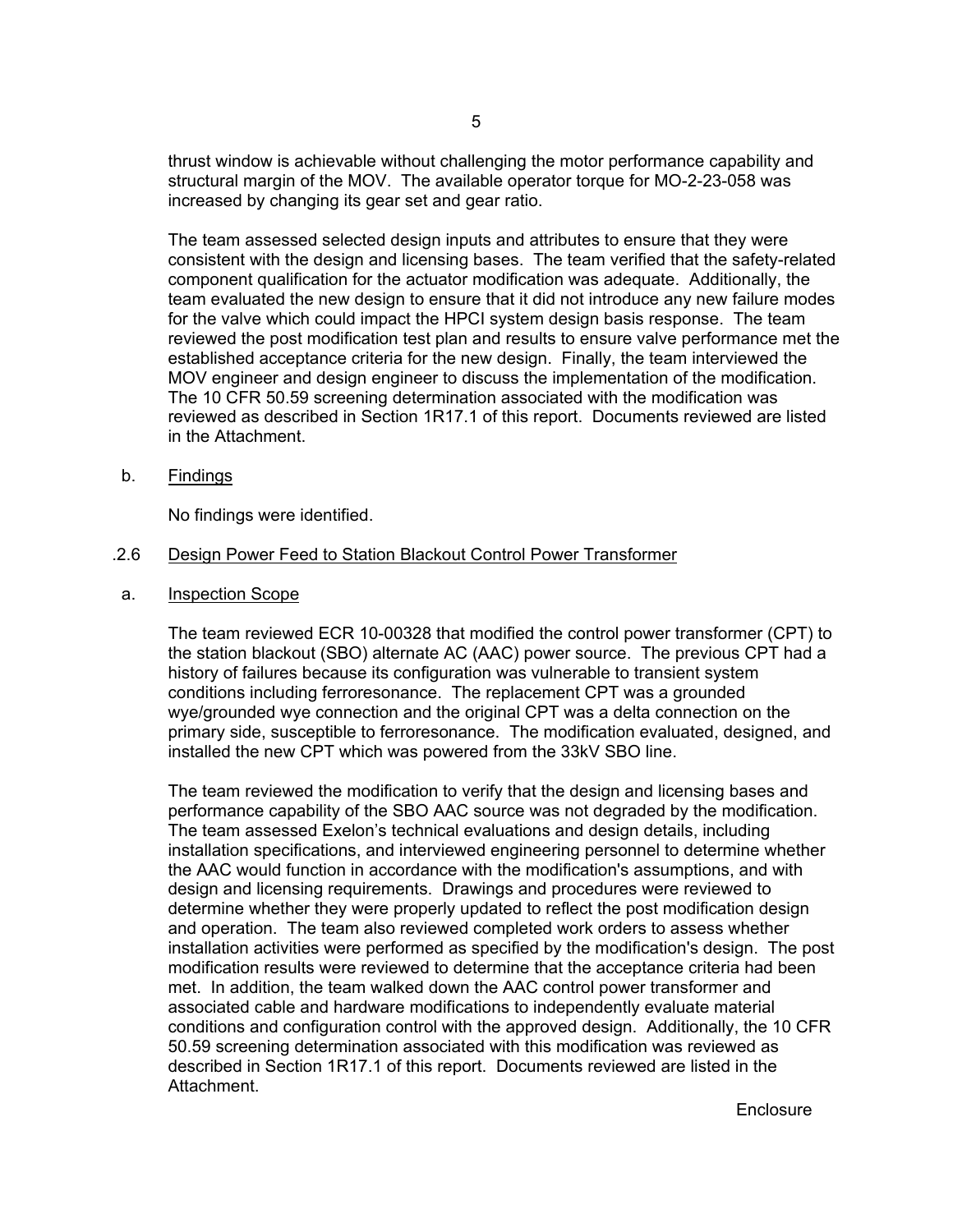#### b. Findings

No findings were identified.

#### .2.7 Item Equivalency Change for 4kV and 13kV Breaker Control Switches

#### a. Inspection Scope

The team reviewed ECR 11-00168 that evaluated new control switches as a replacement for existing control switches within safety-related 4kV breakers. The control switch replacement is also available for 13kV breakers but this voltage level has no safety-related application. Existing control switches were identified by the vendor to be under-rated for ampacity, were unserviceable, and had several industry related failures as documented in NRC Information Notice 97-08, "Potential Failures of General Electric Magne-Blast Circuit Breaker Subcomponents," dated March 12, 1997. However, the team noted that Exelon had not experienced the failures described in the Information Notice. The control switch provides important control functions necessary for breaker operability. The vendor has recently provided a replacement control switch that was appropriately rated for the design current conditions.

The team reviewed the modification to verify that the design and licensing bases of the AC electrical system was not degraded by the breaker control switch replacements. The team interviewed engineering staff and reviewed technical evaluations associated with the modification to determine whether the control switches would perform as required. The team reviewed electrical design evaluations to verify the electrical characteristics of the control switches were appropriately evaluated and justified. The team reviewed planned work orders and maintenance procedures to verify Exelon was timely in replacing the aging control switches with new switches as available, and that existing maintenance practices maintained the breaker operable with the old style control switch. The documents reviewed are listed in the Attachment.

b. Findings

No findings were identified.

#### .2.8 Offsite Power Transformer Load Tap Changer Contingency Voltage Drop Limits

#### a. Inspection Scope

The team reviewed ECR 11-00168 that revised abnormal operating procedures to ensure the operability of the offsite power sources during post trip conditions. The post trip contingency values were revised as a result of an operating experience review (OER) conducted by Exelon. The OER identified a weakness in electrical studies that did not consider the minimum voltage necessary to operate load tap changer (LTC) motors. Additionally, Exelon verified the availability of electric power to the LTC motors was not compromised by procedure steps that secured non-vital loads during grid emergency conditions.

Enclosure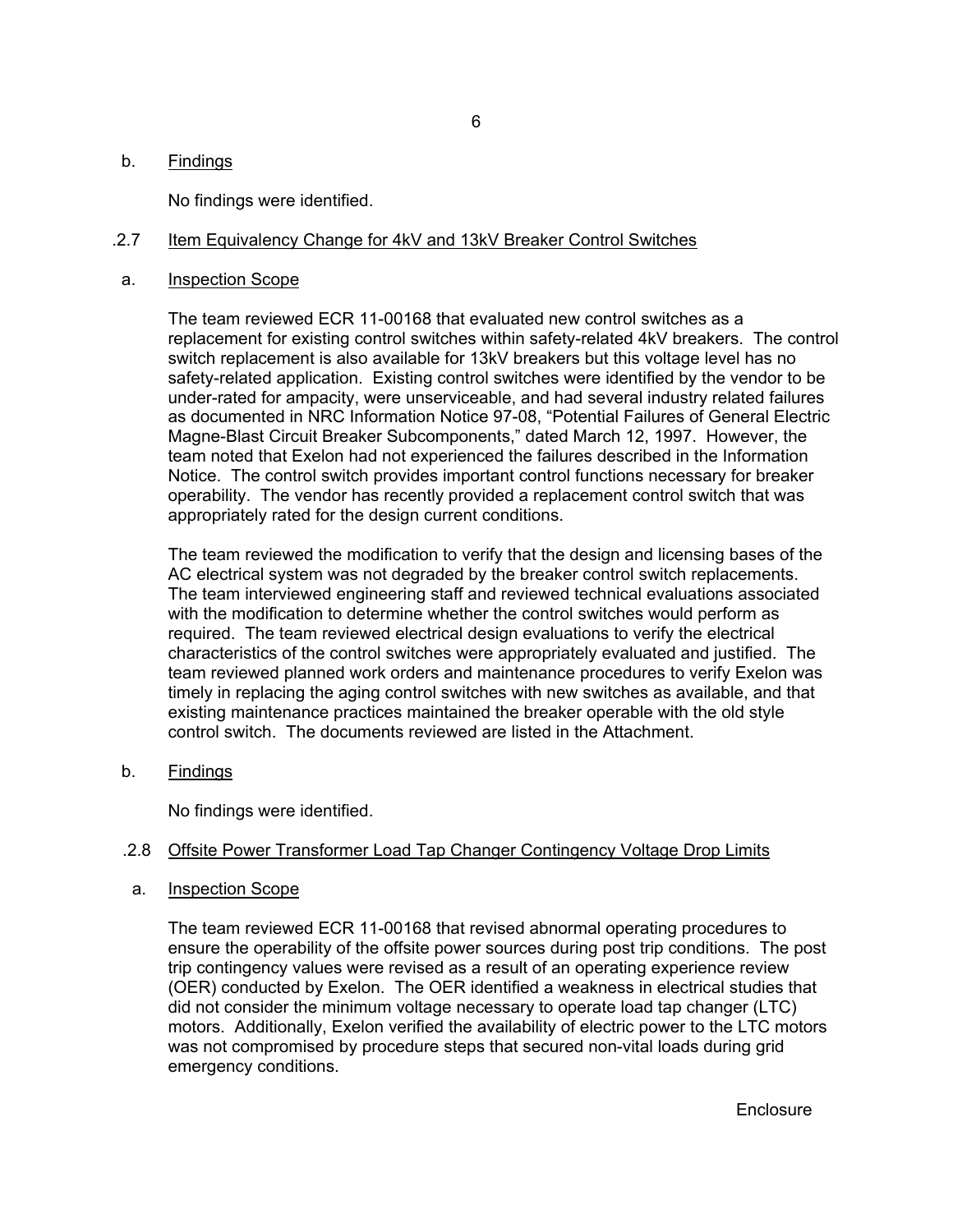The team reviewed the modification to verify that the design and licensing bases of the AC electrical system was not degraded by the operating procedure changes. The team interviewed engineering staff and reviewed technical evaluations associated with the abnormal operating procedure changes. The team verified that the procedure changes and design and license basis changes were accurately reflected in recent revisions. Finally, the 10 CFR 50.59 applicability determination associated with this modification was reviewed as described in Section 1R17.1 of this report. The documents reviewed are listed in the Attachment.

b. Findings

No findings were identified.

#### .2.9 Residual Heat Removal Containment Spray Isolation Valve Motor Replacement

a. Inspection Scope

The team reviewed ECR 12-00415 that replaced an RHR containment spray isolation valve motor. The actuator motor was replaced as a corrective action after overheating symptoms were visually observed during an internal inspection of the magnesium rotor. The internal inspection was a routine preventive maintenance activity for magnesium rotor valve actuator motors. The replacement motor had an aluminum rotor and additional physical and electrical differences that required evaluation and justification. The motor control center bucket was also reworked with a replacement breaker, thermal overload heaters, and revised trip settings.

The team reviewed the modification to verify that the design and licensing bases and performance capability of RHR valve MO-2-10-031B was not degraded by the modification. The team interviewed engineering staff and reviewed technical evaluations associated with the modification to determine whether the motor operated valve would perform as required. The team reviewed electrical design evaluations to verify the electrical characteristics of the motor did not adversely impact the AC distribution system. The team reviewed work orders and the post modification testing to ensure MO-2-10-031B was properly returned to service and tested appropriately. Finally, the team reviewed design calculations, evaluations, and drawings to verify they were properly updated after the design modification. The documents reviewed are listed in the Attachment.

#### b. Findings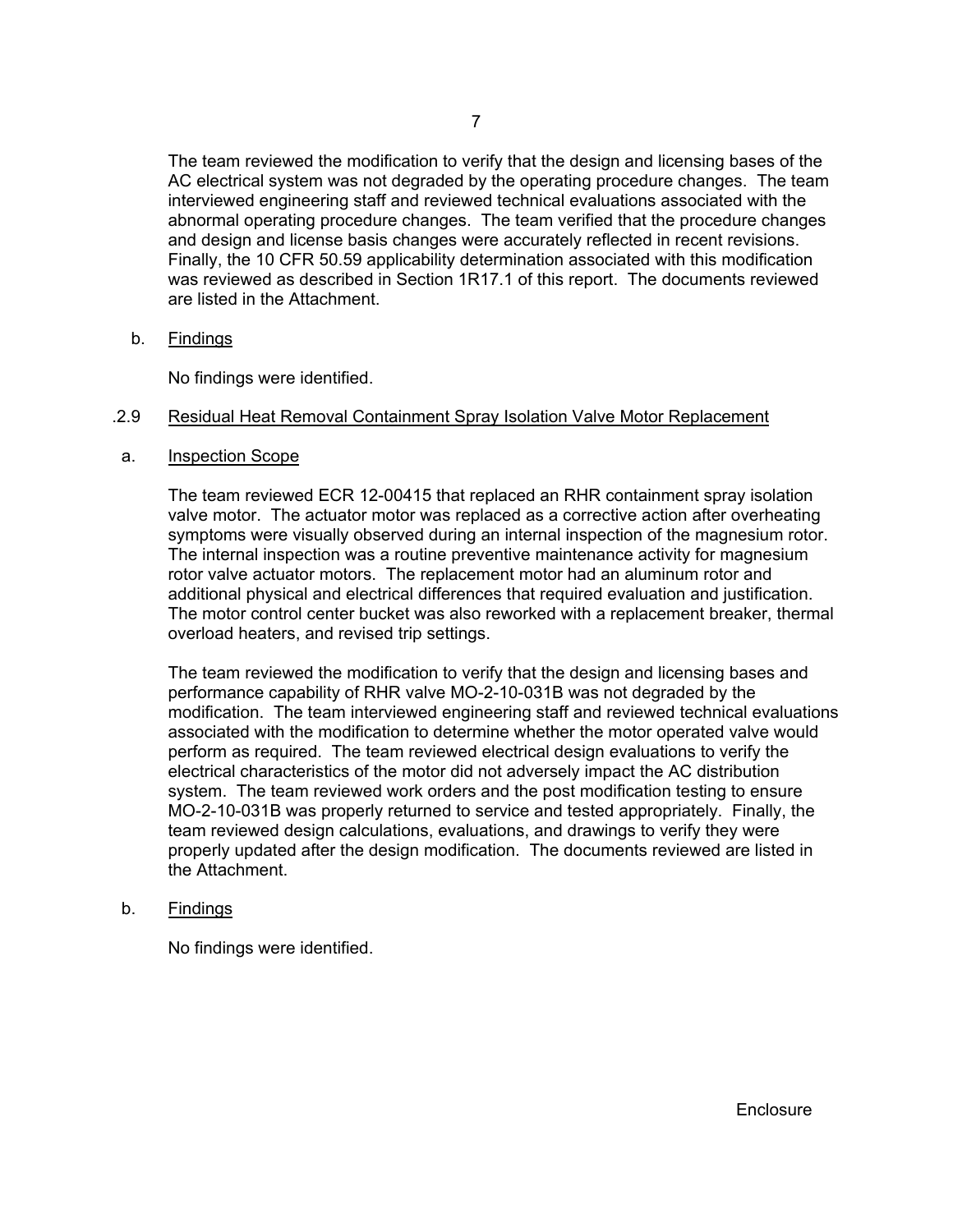## .2.10 Evaluation of Low Pressure Coolant Injection Capability during Residual Heat Removal Suppression Pool Cooling Mode Alignment

#### a. Inspection Scope

The team reviewed ECR 08-00438 that revised the Units 2 and 3 Technical Specification Bases (TSB) to optimize when a subsystem of Low Pressure Coolant Injection (LPCI) is declared inoperable while a loop of the RHR system is aligned in the suppression pool cooling mode. The evaluation resulted in procedure changes which incorporated specific guidance on the effect on LPCI operability when suppression pool cooling valves are open during times when an EDG is out of service. This was performed because under certain conditions, a failure of an EDG to operate, while RHR is in the suppression pool cooling mode, could result in the LPCI mode of RHR not being capable of meeting its design bases requirements. The evaluation considered various configurations including the limiting loss-of-coolant/loss-of-offsite-power (LOCA/LOOP) licensing bases condition.

The team reviewed the ECR to verify that the design and licensing bases of the RHR system was not degraded by the procedure revisions. The team interviewed engineering staff and reviewed the associated technical evaluation for the procedure changes. The team verified that the procedure changes and design and licensing bases changes were accurately reflected in recent revisions. Finally, the 10 CFR 50.59 applicability determination associated with this change was reviewed as described in Section 1R17.1 of this report. The documents reviewed are listed in the Attachment.

b. Findings

No findings were identified.

# **4. OTHER ACTIVITIES**

#### 4OA2 Identification and Resolution of Problems (IP 71152)

a. Inspection Scope

The team reviewed a sample of corrective action documents associated with 10 CFR 50.59 and plant modification issues to determine whether Exelon was appropriately identifying, characterizing, and correcting problems associated with these areas, and whether the planned or completed corrective actions were appropriate. In addition, the team reviewed Condition Reports (CRs) written on issues identified during the inspection to verify adequate problem identification and incorporation of the issues into the corrective action system. The CRs reviewed are listed in the Attachment.

#### b. Findings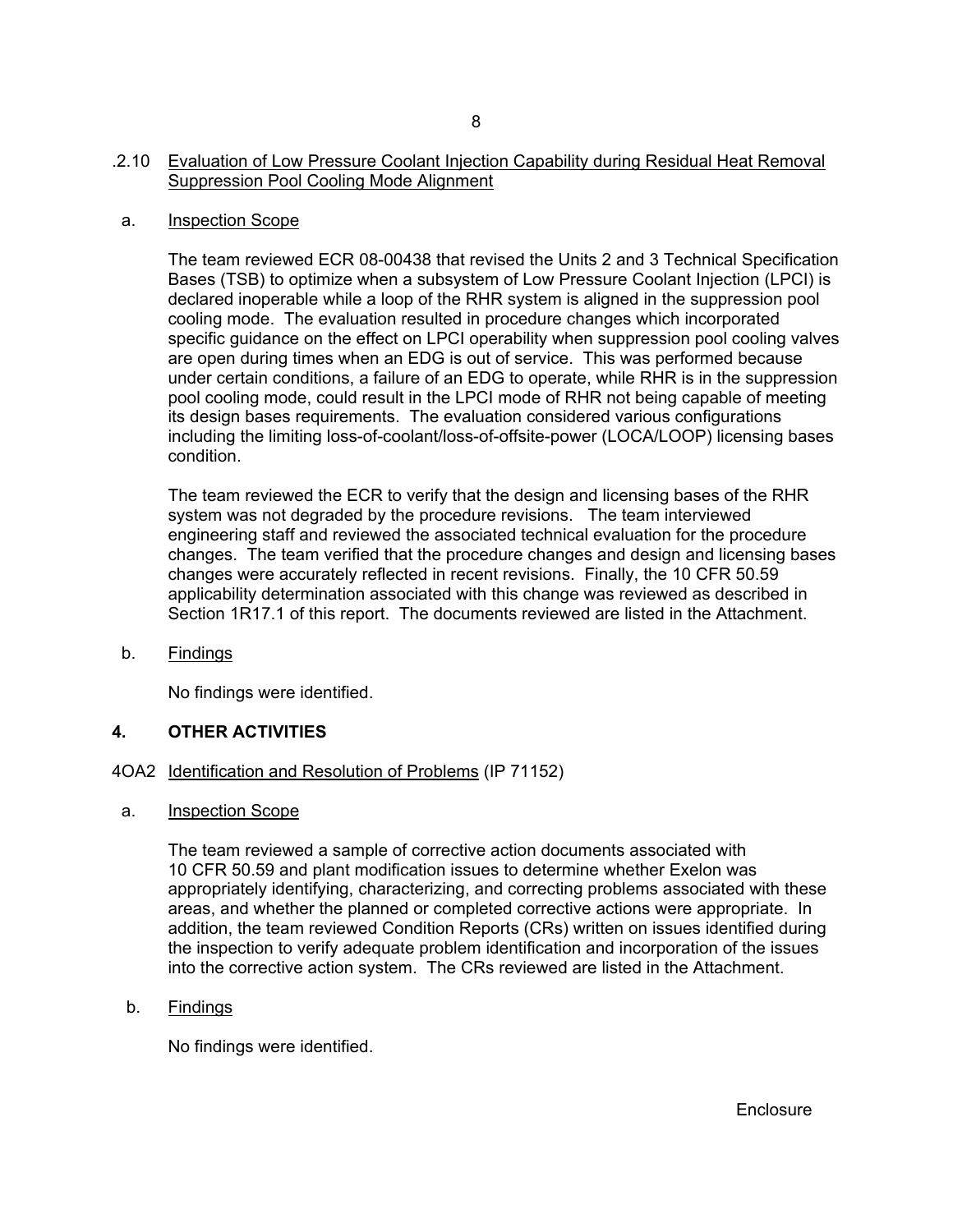# 4OA6 Meetings, including Exit

The team presented the preliminary inspection results to Mr. M. Massaro, Site Vice President, and other members of Exelon's staff at a meeting on June 7, 2013. The team returned proprietary information reviewed during the inspection and verified that this report does not contain proprietary information.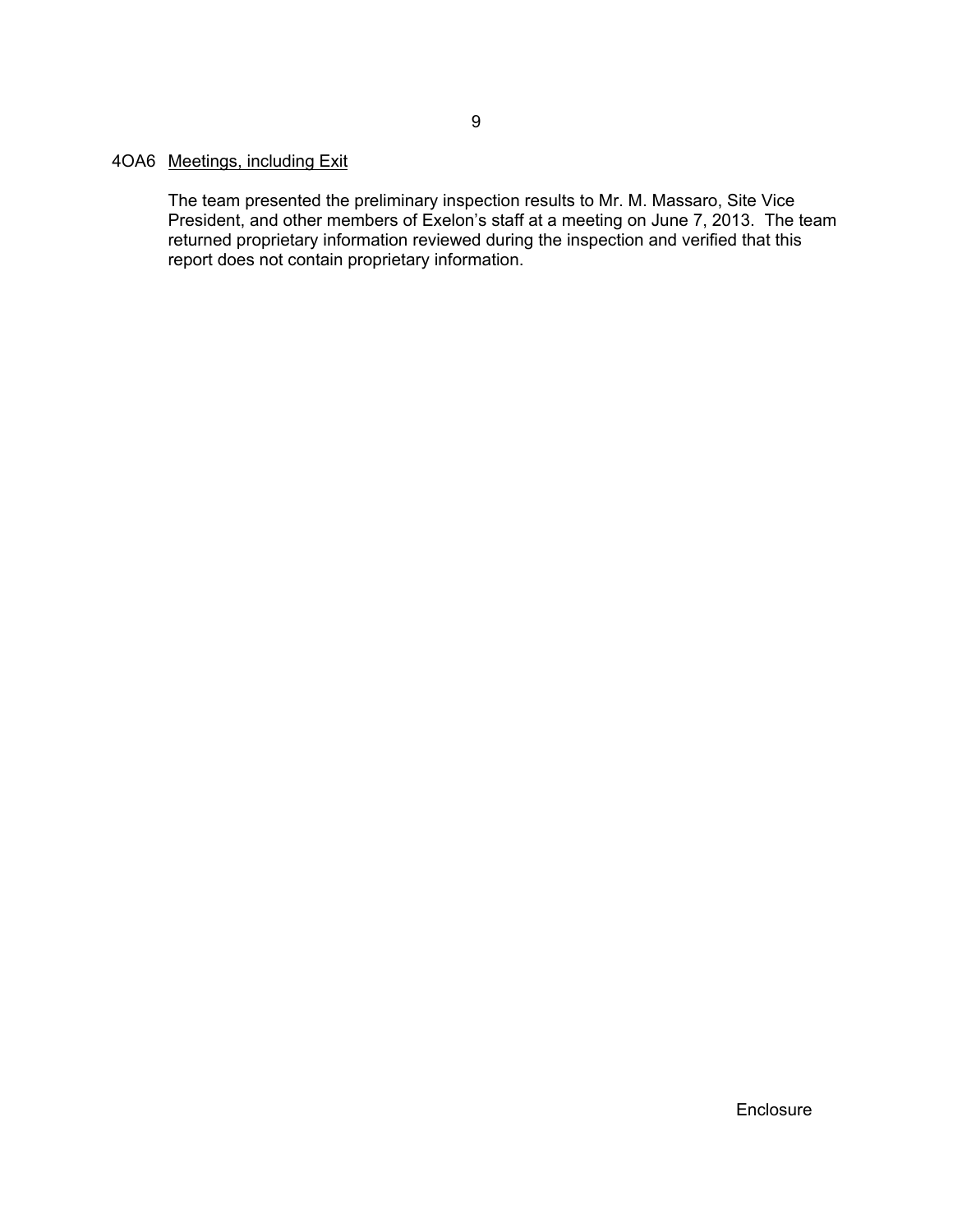# **ATTACHMENT**

## **SUPPLEMENTAL INFORMATION**

# **KEY POINTS OF CONTACT**

#### Licensee Personnel

J. Chizever, Mechanical Design Supervisor

J. Coyle, Electrical Design Engineer

K. Cutler, Senior Electrical/I&C Design Engineer

W. Ford, System Engineer

K. Forney, Procurement Engineer

J. Futcher, Electrical Design Engineer

M. Hoffman, Electrical Design Engineer

J. Laverde, Mechanical Design Engineer

T. Moore, Site Engineering Director

NRC Personnel

S. Hansell, Senior Resident Inspector

# **ITEMS OPENED, CLOSED AND DISCUSSED**

None.

#### **LIST OF DOCUMENTS REVIEWED**

10 CFR 50.59 Evaluations

PB-2011-291, HPCI Check Valve 3-23C-65 Replacement, Revision 0

PB-2012-001-E, Unit 3 Drywell Equipment Drain Sump TCP, Revision 0

PB-2012-002-E, Peach Bottom Unit 2 P2R19 New Fuel Receipt Strategy, Revision 0

- PB-2012-003-E, Application of TRACG04P for OPRM Setpoint Determination Thermal Hydraulic Transient Code, Revision 0
- PB-2012-004-E, Frequency Change to TR 3.1.5 for Alternate Rod Insertion Instrumentation, Revision 0
- PB-2012-005-E, Correction of Error Identified in PM-1057 during Transition to PB2C20 Core Inventory, Revision 1
- PB-2012-006-E, Main Steam Line Pipe Support Upgrade Inside Containment, Revision 0
- PB-2013-001-E, Replacement of the Peach Bottom Unit 3 Auto Voltage Regulator (AVR), Revision 0

10 CFR 50.59 Screened-out Evaluations

PB-2009-34-S, Optimizing When to Declare a Subsystem of LPCI Inoperable While RHR is Aligned in SPC Mode, Revision 0

PB-2009-00275, ECR for Modification to MO-2-23-058, Revision 0

PB-2010-72-S, Install Closed Torque Switch Bypass for MO-3-10-154A(B), Revision 0

Attachment

## A-1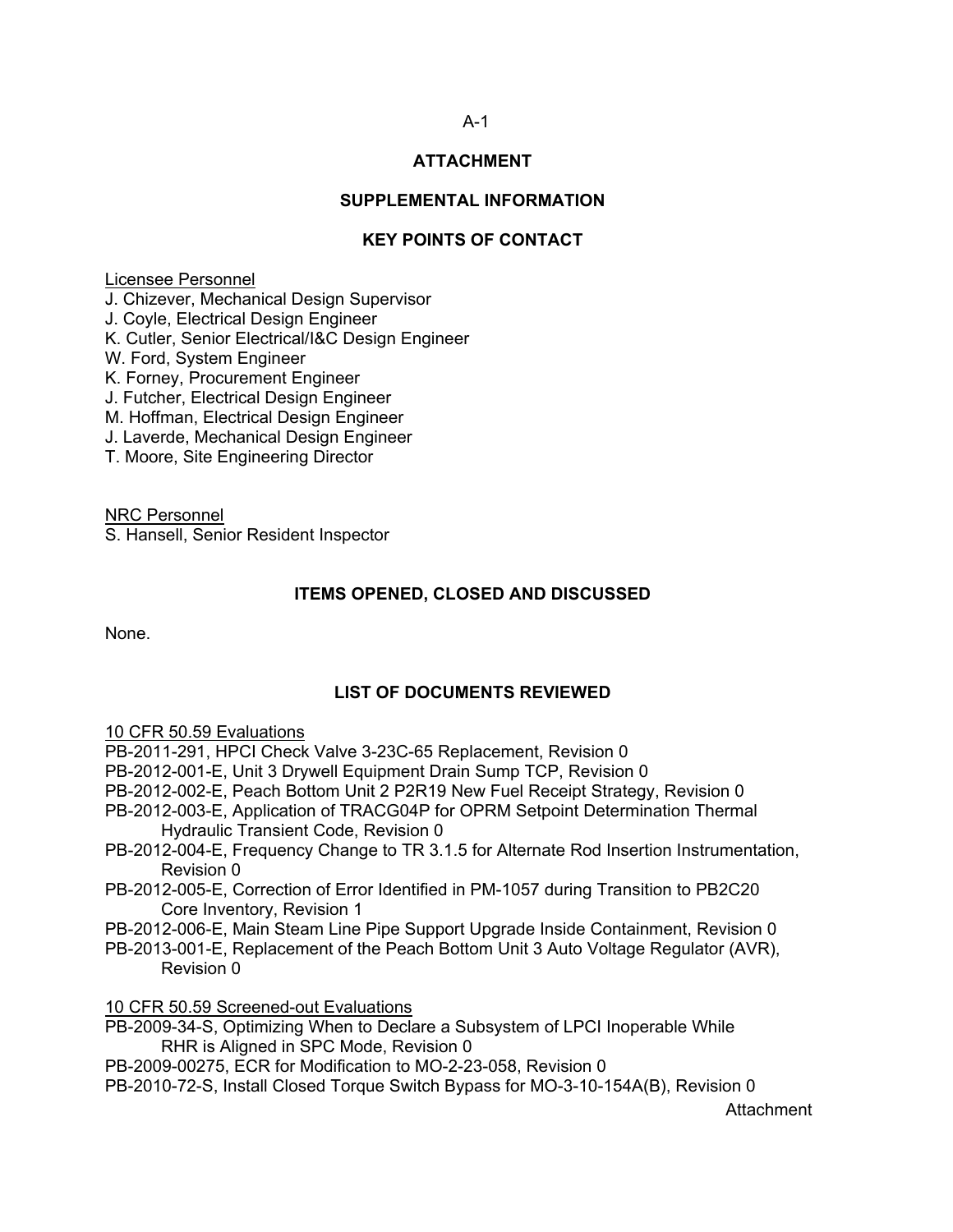- PB-2010-80-S, ECR 10-00457 3A MPT Cooling Modification, Revision 0
- PB-2011-04-S, ECR 10-00293, Units 2 & 3, Repair of 'A' ESW Discharge Header Piping Revision 2
- PB-2011-27-S, Revise Short Circuit and Voltage Regulation Studies, Revision 0
- PB-2011-28-S, UFSAR, TS Bases and DBD Revision to Delete "Hardening Actions," Revision 0
- PB-2011-67-S, Change Analytical Limit for APRM Neutron Flux Upscale (Setdown) Scram, Revision 0
- PB-2011-73-S, Station Blackout Control Power Transformer Replacement, Revision 0
- PB-2011-00475, Setpoint Changes Required for CST Low Temperature Alarm, Revision 0
- PB-2011-00291, HPCI Check Valve 3-23C-65 Replacement, Revision 0
- PB-2012-01-S, Interposing Relay Modification for MO-3-10-031B/-034B, Revision 0
- PB-2012-029-S, ECR 11-360, Spurious Opening of HPSW Loops 2A & 2B Cross-Tie Valve Unit 2, Revision 0
- PB-2012-066-S, ECR PB 11-00369, Unit 3 Main Steam Pipe Support Upgrade (Inside Containment), Revision 0
- PB-2012-103-S, Unit 2 Multiple Spurious Operation (MSO) 5k MCC AC and DC Bucket Modification, Revision 0
- PB-2013-002-S, Installation of Control Logic Design Change for MO-2-13-030, Revision 0
- PB-2013-004-S, ECR PB 11-00370, Cross-Around Relief Valves (CARVs) Replacement and Setpoint Changes for New EPU conditions, Revision 0
- PB-2013-007, ECR PB 12-00179, Unit 2 Main Steam Pipe Support Upgrade (Outside Containment), Revision 0
- PB-2013-13-S, Remove the Limitation that Cask Transport Would Not be Conducted during a Condition in Which the SBO Line is Being Credited to Extend an EDG Allowed Out-of-Service Time Beyond 7 Days, Revision 0

#### Modification Packages

- ECR PB 08-00438, Optimize Declaring LPCI Inop During SPC, Revision 0
- ECR PB 09-00175 and ECR PB 09-00275, Modifications of MO-2-23-058 for Margin Improvement, Revision 0
- ECR PB 10-00293, Units 2 & 3, Repair of 'A' ESW Discharge Header Piping Revision 2
- ECR PB 10-00328, Design Power Feed to SBO Control Power Transformer, Revision 0
- ECR PB 10-00337, Calculation PM-0956, Determine EDG Fuel Oil Day Tank Level Switch Settings, Revision 0
- ECR PB 10-00363, Modification of MO-3-10-154A(B) Valve Control Logic, Revision 0
- ECR PB 11-00509, 116-36858, IEC for New 13/4kV Breaker Switches, Revision 0
- ECR PB 11-00168, Contingency Voltage Drop Limits for Offsite Source Transformer Load Tap Changer, Revision 0
- ECR PB 12-00263, PM-1094, Reactor Water Cleanup HELB Analysis, Revision 0
- ECR PB 12-00415, Replace MO-2-10-031B, RHR Containment Spray Valve Motor, Revision 0

#### Calculations, Analysis, and Evaluations

- LIS-0401A, Loop Manual Calculation for LIS-0401A-D, Revision 0
- ME-0527, Heat Capacity Temperature Limit, Revision 3
- MIDAS Calculation MO-2-12-015 (PBAPS-2) AC Motor Operated GL 96-05 Gate Valve, Revision 4
- MIDAS Calculation MO-2-12-018 (PBAPS-2) DC Motor Operated GL 96-05 Gate Valve, Revision 7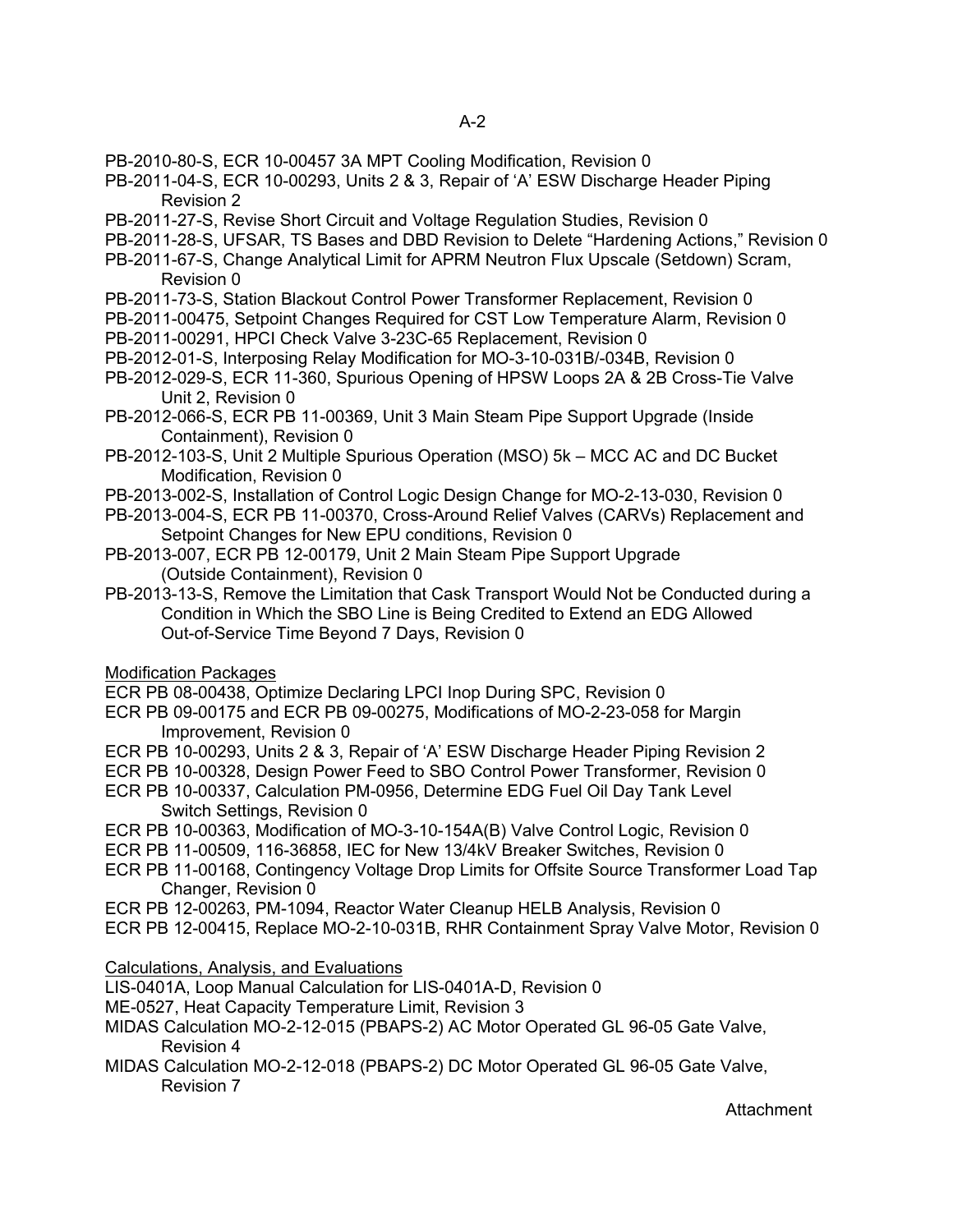Seismic Weak Link Report SR-120, Revision 1

Seismic Weak Link Report SR-122, Revision 1

1206317 A07-02, Engineering Evaluation per ER-PB-450-102 on ST-I-03B-105-2(3), "ARI RPT Logic System Functional Test with SCRAM Air Header Venting and Recirc Breaker

Trips," to Determine Acceptability of Revising the Surveillance Test Interval from 1R to 2R, Revision 0

PB-11-00461, Interposing Relays Required to Restore Margin to RHR Valves, Revision 0

- PE-006, Multiple High Impedance Faults Due to an Appendix R Fire, Revision 27
- PE-0154, Station Blackout Voltage Regulation, Revision 5

PE-0205, Load Study for the Station Auxiliary Power System PBAPS, Revision 6

- PE-0251, PRNMS Setpoint Calculation, Revision 1
- PE-0254, Determine Power Cable Ampacities for RHR Room Cooler Fan Motors, Revision 0
- PE-0291, ETAP AC System Analysis Configuration Control, Revision 0
- PS-0963, Evaluation of Access Road and Underground Utilities Nearby Unit No. 1 Along Access Road for Moving Loads, Revision 0

Corrective Action Reports

| 00534749 | 01145752 | 01350135 | 01516658* |
|----------|----------|----------|-----------|
| 00547835 | 01145831 | 01380305 | 01517194* |
| 00675053 | 01151642 | 01447912 | 01517314* |
| 00678255 | 01162612 | 01465332 | 01520100* |
| 00679640 | 01181587 | 01469635 | 01521365* |
| 00920204 | 01198508 | 01473889 | 01521722* |
| 00984032 | 01221366 | 01473894 | 01522160* |
| 01077857 | 01245567 | 01473921 | 01522239* |
| 01099140 | 01300306 | 01491061 | 01522269* |

(\* denotes NRC identified during this inspection)

#### **Drawings**

6280-M-365, P&ID High Pressure Coolant Injection System, Sht. 1, Revision 65

6280-M-366, P&ID High Pressure Coolant Injection Pump Turbine Details, Sht. 1, Revision 57

6280-M-356, Sht. 1, P&ID, Control Rod Drive Hydraulic System – Part A, Revision 74

- E-1617, Sht. 1, Single Line Meter and Relay Diagram E324 & E424 Emerg. L.C. and E324-R-B,
- E424-W-A, E324-R-D, & E424-R-D Reactor MCC 440V Unit 2, Revision 69
- E-5343, Sht. 1, Station Blackout Substation Single Line, Revision 20
- M-1-S-65, Sht. 59, Electrical Schematic Diagram for Residual Heat Removal System, Revision 99

#### **Procedures**

CC-AA-102, Design Input and Configuration Change Impact Screen, Revision 26

CC-AA-103, Configuration Change Control for Permanent Physical Plant Changes, Revision 24

CC-AA-103-2001, Setpoint Change Control, Revision 3

CC-AA-112, Temporary Configuration Changes, Revision 18

CC-MA-308-1002, Protective Device Sizing, Revision 1

CC-MA-308-1003, Electrical Load Change Control, Revision 0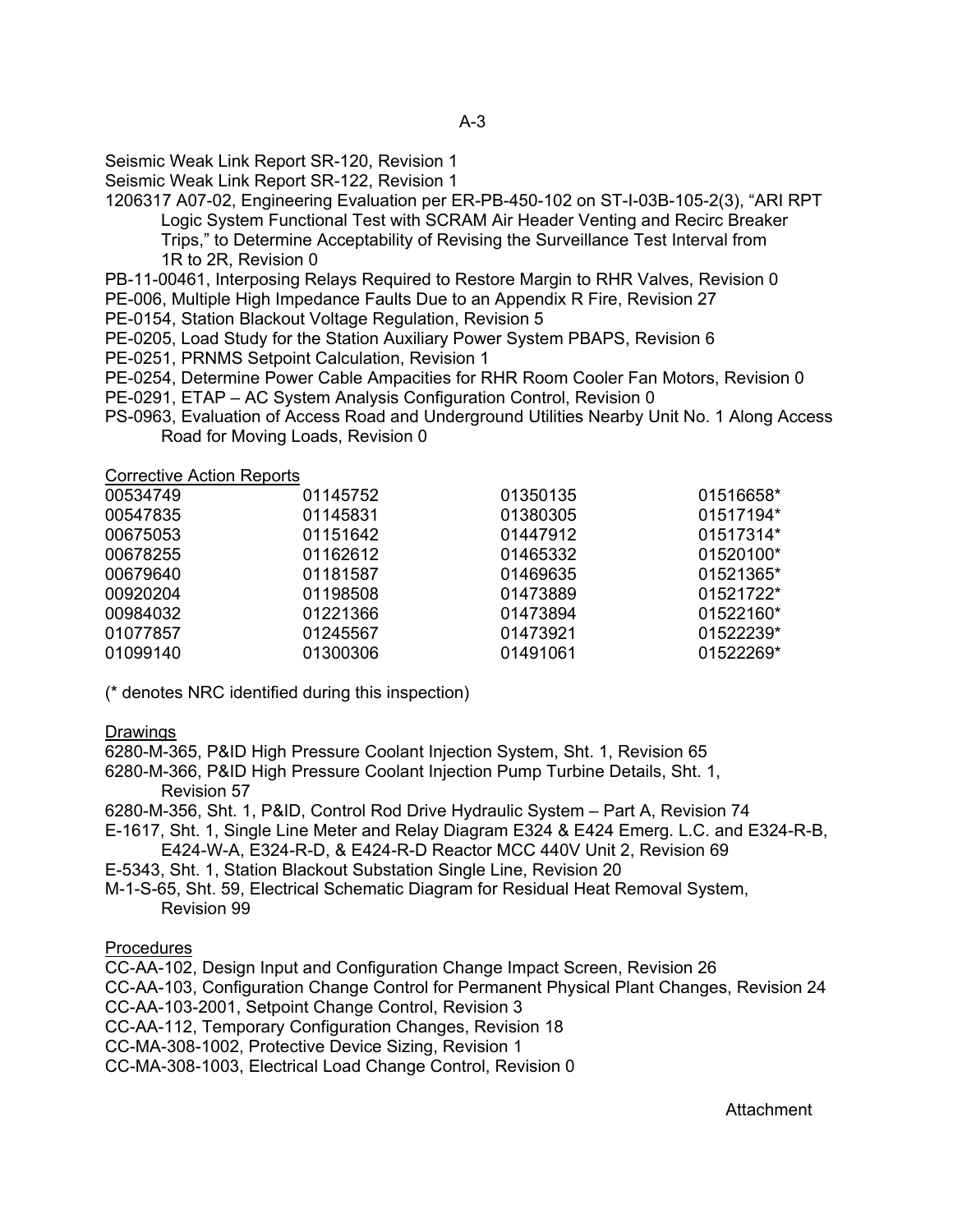- ER-AA-425, Implementation of the Technical Specification Surveillance Frequency Control Program, Revision 0
- LS-AA-104, Exelon 50.59 Review Process, Revision 7
- LS-AA-1000, Exelon 50.59 Resource Manual, Revision 7
- MA-AA-723-300, Diagnostic Testing of Motor Operated Valves, Revision 6
- M-05-00I, 480 Volt Motor Control Center Circuit Breaker Assembly and Cubicle Terminal Maintenance, Revision 30
- M-054-001, Magne-Blast Circuit Breaker Maintenance (4 & 13kV) Complete Overhaul, Revision 20
- M-C-700-201, Meggering of Motors, Revision 7
- M-C-700-240, Limitorque Motor Operator Removal, Revision 3
- OP-AA-102-102, Operator Work-Around Program, Revision 3
- OP-AA-108-115, Operability Determinations (CM-1), Revision 11
- RT-O-040-610-2, Outbuilding HVAC and Equipment Inspection for Summer Operation, Revision 19
- SE-16, Grid Emergency, Revision 11
- SE-16, Attachment A, PTGD/PSD Communications to Peach Bottom, Revision 3
- SE-16, Attachment D, Contingency Issues, Revision 2
- SO-10.1.D-2, Residual Heat Removal System Torus Cooling, Revision 20
- SO-54.7.C, 4kV Breaker Rack-Out/Rack-In, Revision 24
- ST-I-03B-100-2, ARI/RPT Channel 'A' Logic System Functional Test, Revision 7
- ST-I-03B-105-3, ARI/RPT Logic System Functional Test with SCRAM Air Header Venting and Recirc Breaker Trips, Revision 14
- ST-O-010-306-2, 'B' RHR Loop Pump, Valve, Flow, and Unit Cooler Functional and Inservice Test, Revision 36
- ST-O-51H-200-2, Station Blackout Line Operability Verification, Revision 14

Work Orders C0240180 C0245137 R0661285 C0234267-03

**Miscellaneous** 

- Fairbanks Morse Owners Group Guidance Paper Potential Affects of Use of Ultra Low Sulfur Diesel Fuel Oil on Engine Fuel Oil Consumption, Revision 2
- DBD-P-S-07, Design Basis Document for Diesel Generator and Auxiliary Systems, Revision 17

General Electric SAL 361.1, 5kV and 15kV Control Switches, 01/17/07

- NRC Information Notice 97-08, Potential Failures of General Electric Magne-Blast Circuit Breaker Subcomponents, 03/12/97
- NRC Information Notice 2006-22, New Ultra-Low-Sulfur Diesel Fuel Oil Could Adversely Impact Diesel Engine Performance, Revision 0
- RR-11-04, Required Reading Package
- PLORT-1007A, Licensed Operator Requalification Lesson Plan "Seasonal Readiness," Revision 0
- TODI 11-00381-08, Power System Stabilizer Tuning Peach Bottom 3 Transmittal of Design Information, Revision 0